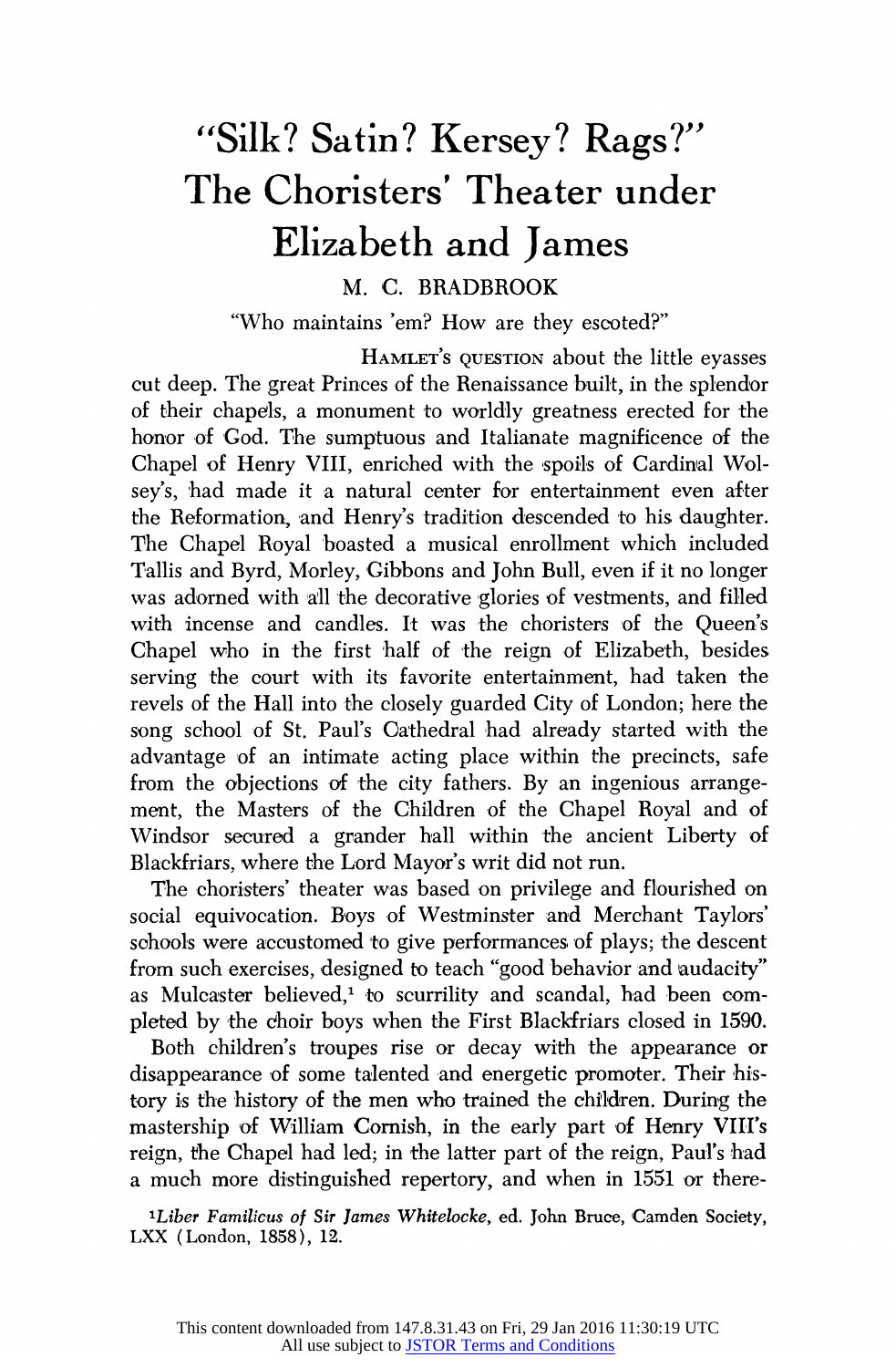abouts, Sebastian Westcote transferred from being Yeoman of the **King's Chamber to Master of the Children of St. Paul's, their future as the leading troupe was assured.** 

**At Elizabeth's early Christmas revels "Sebastian's Boys" appeared with Lord Robert Dudley's Men.2 Westcote was a personal favorite of the Queen, which explains how he contrived to keep office as almoner, vicar choral, and subdean of St. Paul's, even when in 1564 he was excommunicated in the Consistory Court for papistry. A decade later, the City Remembrancer was sent in protest to the Dean of St. Paul's since "one Sebastian that wyll not communycate**  with the Church of England kepethe playes and resorte of the **people, to great gaine, and perill of the Corruptinge of the Chyldren with papistrie."3 With the audacity of his art, Westcote, in spite of a spell in Marshalsea prison, kept his position within the ecclesiastical citadel till his death in 1582, when he left 'handsome legacies to some of the clergy and was buried in the choir.4** 

**The master and his ten boys were under the control of the Dean;**  Alexander Nowell, who held that position for most of Elizabeth's **reign, was a more powerful character than many of his Bishops,**  and had a dislike of singing that might later have been called Puri**tan. Yet in the very precincts where so many godly preachers at Paul's Cross thundered against plays, the singing boys, led by a papist, in their private quarters piped up at least once a week.5 These plays must have been given after evensong, which ended by four o'clock, and before six o'clock, when the great gate to the precinct was shut and the daily bustle ended. The boys could never have been more than part-time players. Their living was secured by endowment, as was their master's. The profits which they made must have constituted almost pure gain for him; and when their success led to the kidnapping of the leading player, it became a matter for the Privy Council.6** 

**2In 1560/1, 1561/2, 1562/3. See E. K. Chambers, The Elizabethan Stage (Oxford, 1923), IV, 79-80. For his outline of the history of Paul's Boys, see II, 8-23.** 

**3See Malone Society Collections, ed. W. W. Greg, 11.3 (Oxford, 1931), 309-10. Order of the Court of Aldermen, 8 December 1575.** 

**4The explanation is provided in a note from the Vatican quoted by Chambers, II, 14: "tamen turn ita charus Elizalbethae fuit ...."** 

**5The Paul's sernons of John Stockwood, himself a schoolmaster, are the most celebrated. For a summary of the evidence for weekly performance, see Alfred Harbage, Shakespeare and the Rival Traditions (New York, 1952), pp. 44-45.** 

**eChambers, II, 15, quotes a letter of the Privy Council of 3 December 1575.**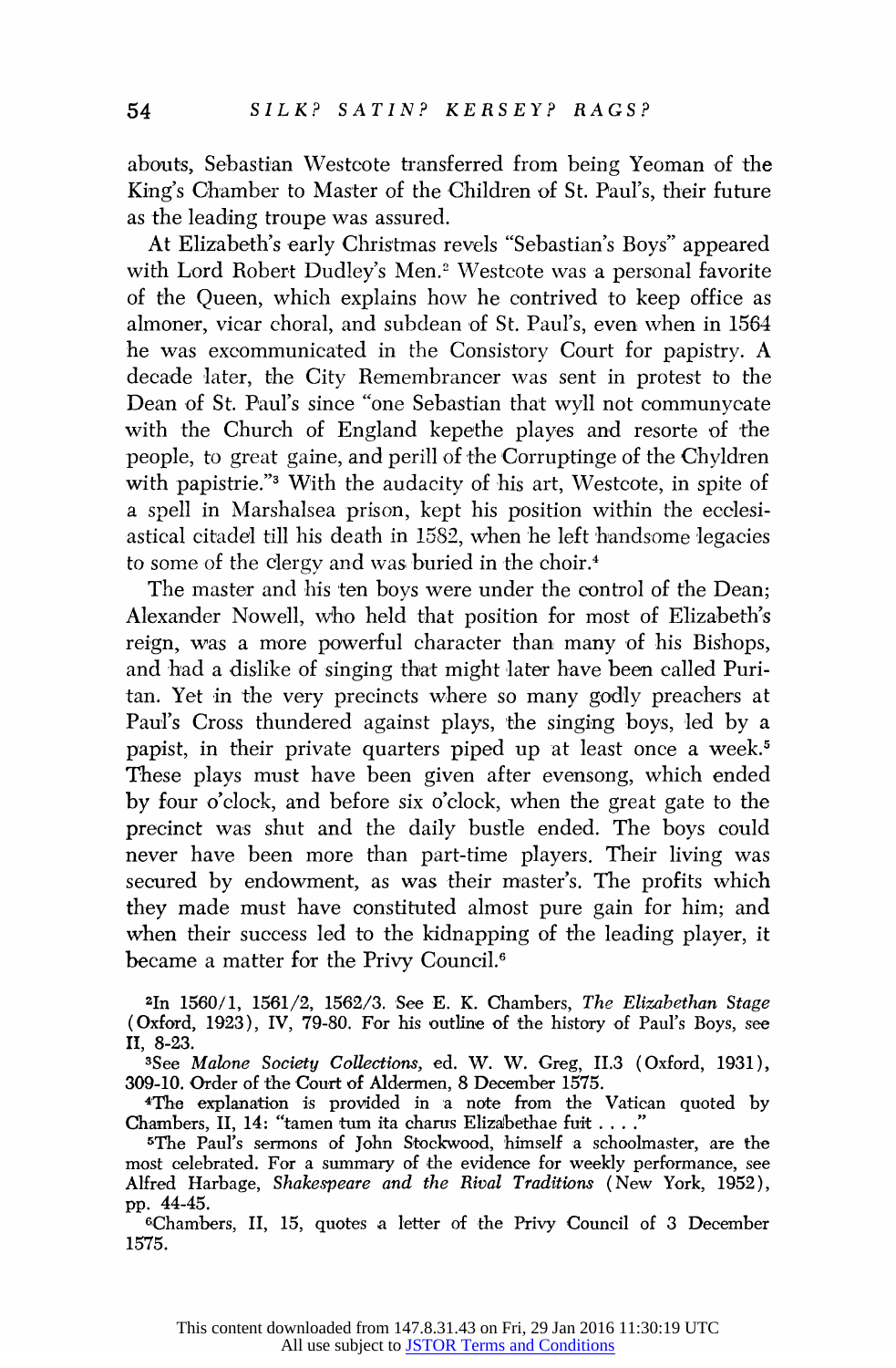**Paul's Boys had already enjoyed plays by Heywood and Redford;**  Westcote's own *Liberality and Prodigality* was revived in Eliza**beth's last years.7 From John Lyly they received the first fine artificial comedy of the age-Italianate and intricate. Endimion, Midas,**  Gallathea, and Mother Bombie were all written for Paul's boys. **It was possibly the efforts of Lyly which restarted the Paul's plays in 1587; it was almost certainly his effort that brought about their downfall, when two years later he joined in the Marprelate controversy. For their fourpence, the Londoners could hear the trebles of the boys raised in shrill defence of episcopacy and shrill abuse of their opponents. A general inhibition was followed by the setting up of a commission to censor plays, which included the Archbishop of Canterbury; and where neither Dean nor Bishop had succeeded, the Primate evidently prevailed, for in a note to Endimion, published in 1591, the printer declared that Paul's plays had been "dissolved."** 

**It seems likely that Dean and Chapter would do their best to maintain such a dissolution, but early in 1600, a decree of the Privy Council limiting the number of public playhouses to two tempted new promoters of the children to exploit their privileges once more. Paul's reopened and ran a brilliant repertory for six years, although quite early in the revival the Lord Mayor was ordered by the Privy Council to suppress all plays during Lent 1601, especially at Paul's and Blackfriars (where naturally they were most unseemly).** 

**The Earl of Derby had been at great pains and charge to help reopen the theatre;8 William Percy wrote plays for performance there, and in 1600 Edward Peers had relinquished his position as Gentleman of the Chapel Royal for the richer post of the Master of Paul's Boys. He acquired, quarrelled with, and discarded a variety of business associates.9 In 1606 he shut down his playhouse**  and sold off the playbooks; two years later he was paid £20 a year **dead rent by one of his former associates, now running a troop at XVhitefriars, to keep the playhouse shut. It was a small place,** 

**7For Westcote's authorship, see H. N. Hillebrand, Journal of English and**  Germanic Philology, XIV (October 1915), 568. For a recent discussion, see **T. W. Craik, The Tudor Interlude (Leicester, 1958), pp. 16-17.** 

**sPenshurst Papers, ed. C. L. Kingsford (1934), II, 415.** 

**aC. J. Sisson, in Lost Plays of Shakespeare's Age (Cambridge, 1936), writes on The Old Joiner of Aldgate and the quarrel between Peers and Woodford. For an account of other quarrels, see H. N. Hillebrand, The Child Actors, University of Illinois Studies in Language and Literature, XI (Urbana, 1926), chapter VIII.**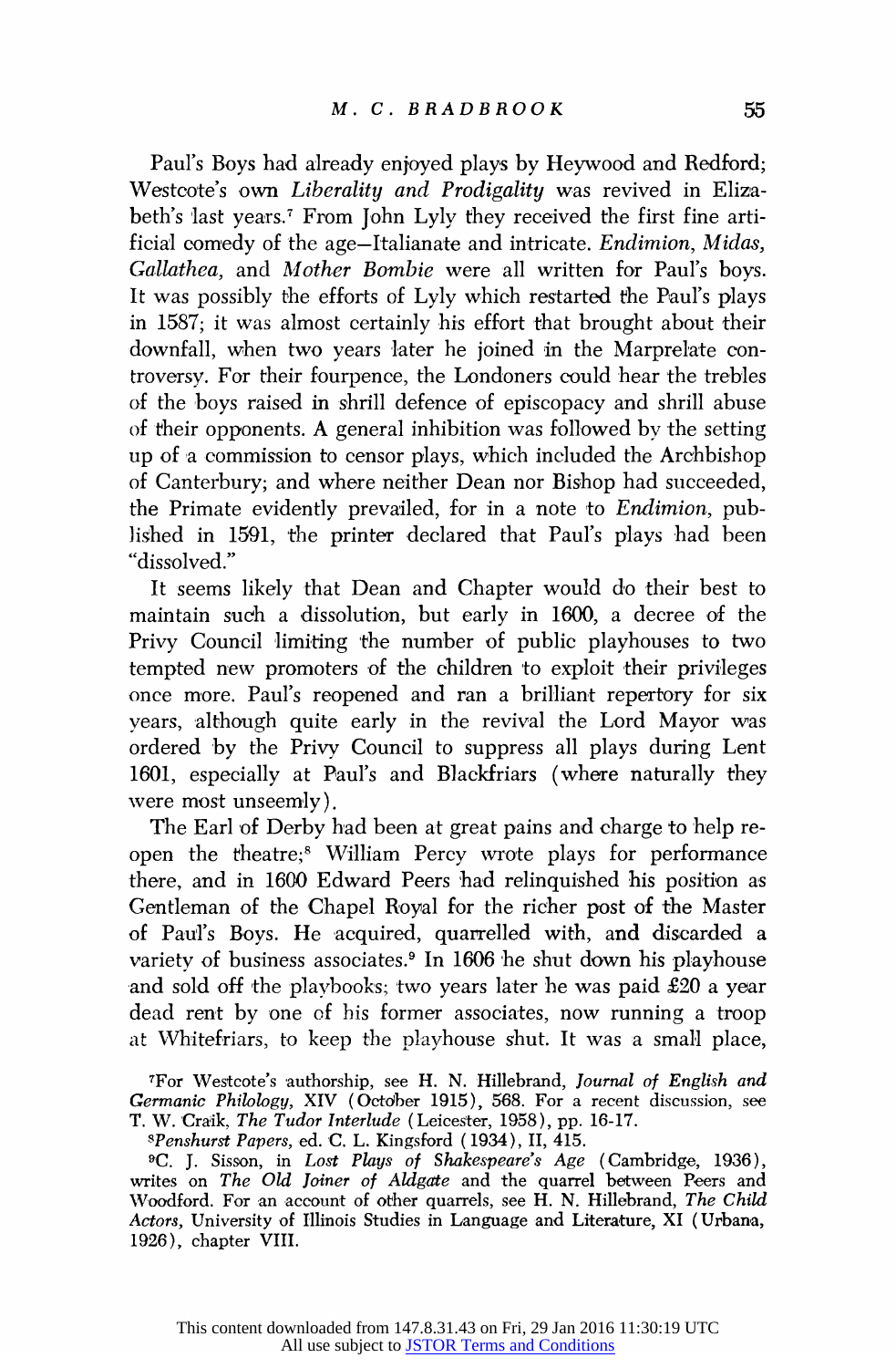**possibly circular, and as Peers controlled it, probably not part of the ecclesiastical establishment.10** 

**A writer from Henry VIII's reign recorded how much happier was the life of a chorister at Paul's than the wandering life of the Chapel Children. Thomas Tusser (?1524-1580) was impressed from Wallingford, where as choir boy he was scantly fed and often beaten:** 

> **for sundry men had placards then, Such child to take. The better brest, the lesser rest, To serve the choir, now there, now here, For time so spent, I may repent, And sorrow make.**

> **But mark the chance, myself to 'vance, By friendship's lot, to Paul's I got, So found I grace, a little space Still to remain.11**

**In earlier times, the twelve children had been taken to France for the Field of the Cloth of Gold, led by their Master Cornish, all gorgeously arrayed in scarlet. In 1544 they accompanied the King once more to France in his wars; although the Statutes of Eltham, made in the seventeenth year of King Henry VIII, provided that whenever the king was not in residence at Windsor or in one of the six great houses where he kept his full state and held his Hall, "and specially in riding journeys and progresses, it is for the better administration of divine service ordained, that the master of the children, and six men, with some officers of the vestry, shall give their daily attendance in the king's court."12 Six men was a very small proportion of the full thirty-two, and presumably it was left to the Master to decide how many children, if any should travel;** 

**'0See the Induction to John Marston's What You Will (1607), "The Stage is so very little" and the prologue to Antonio's Revenge (1602), "this round."** 

<sup>11</sup>Thomas Tusser, metrical Life prefixed to his Five Hundred Points of Good Husbandry (1573). Tusser went on to Eton, and then to Trinity College, **Cambridge. Compare the happy lot of Thomas Whythome at Oxford.** 

**12A Collection of Ordinances and Regulations for the Government of the Royal Household .... John Nidhols for the Society of Antiquaries, (London, 1790), pp. 160-61. Chambers has made a slip in saying that six children were required to attend (Elizabethan Stage, II, 25). Six children were summoned from Windsor "to attand on the Queen at Reading, for which Farrant was**  paid, 7 November 1577" (Hillebrand, The Child Actors, p. 95, note 70) **together with fifteen men; and if this were the usual proportion, the Chapel would have sent very few in progress.** 

**56**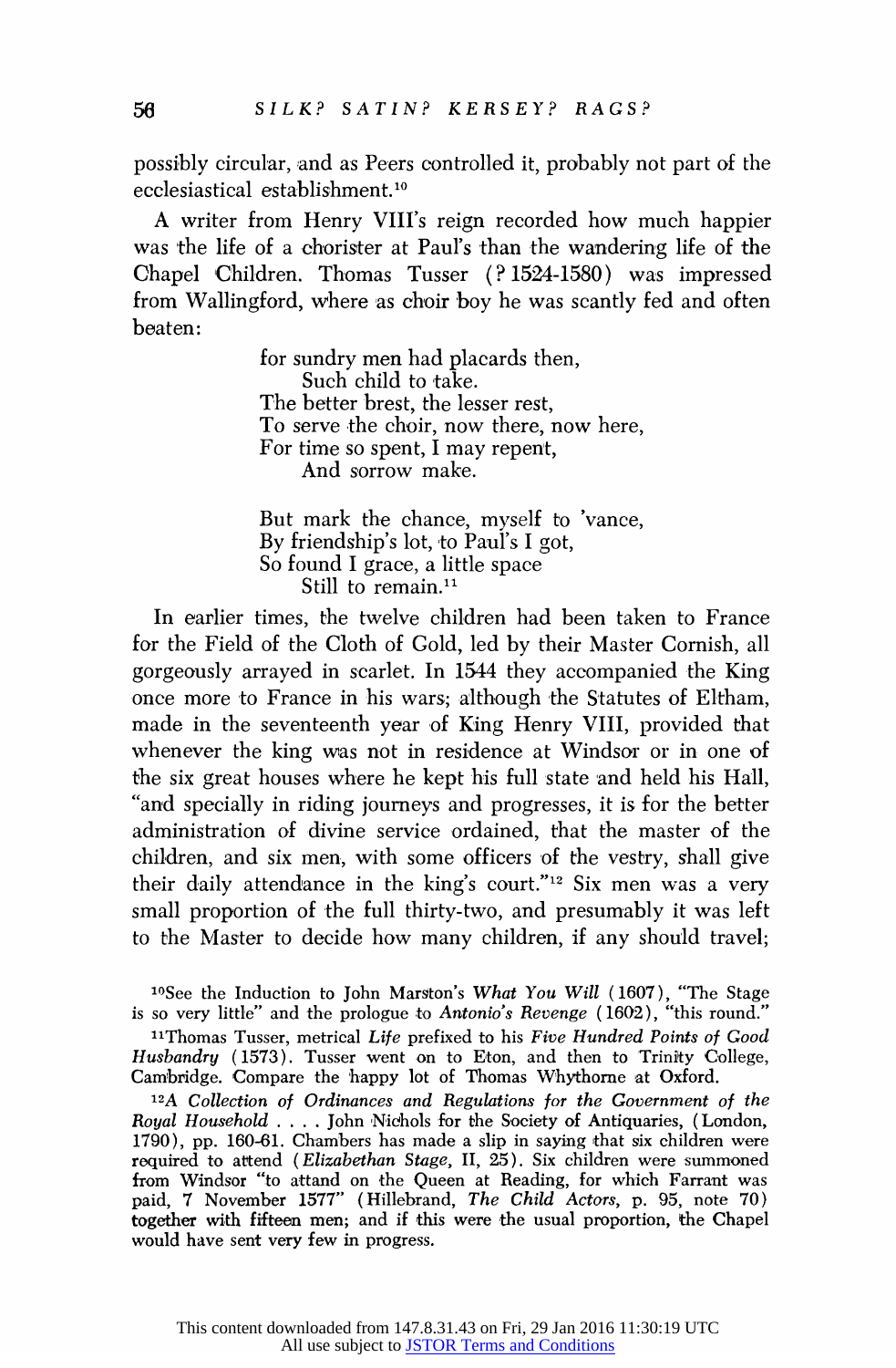**perhaps, Thomas Tusser implies, only star performers were taken ("The better brest, the lesser rest").** 

**The history of the Chapel Children, a sad one of growing exploitation and the divorce of some choristers from their duties as singing boys, can be explained, I think, by the fact that Elizabeth appointed no Dean to her Chapels Royal. Presumably she did not wish too closely to define the nature of her private worship. The Masters of her children therefore escaped any effective ecclesiastical supervision. Like the rest of the household the Chapel would have been subject to the lay authority of the Lord Chamberlain, but must have ranked as one of the outlying departments; it does not appear in some lists of household members.13 Successive Masters lived at East Greenwich and may have boarded the children there when a full chapel was not being maintained. As long as he produced some children to sing when needed, and a full choir for the great feasts, the Master would be free to dispose of the rest as he wished-at all events, much more freely than the Master at St. Paul's.** 

**Upon the death in 1564 of the talented Richard Edwards of the Chapel Royal, the Master of the Children of Windsor Chapel, who combined these duties with being a Gentleman of the Chapel Royal himself, pushed his boys into the lead at court. Richard Farrant brought his choristers down to Whitehall to perform before the Queen; but they were too firmly based at too great a distance from**  London to give regular performances in the City. Farrant there**fore contrived, by being appointed deputy to William Hunnis, Master of the Chapel Royal, to get effective control of two sets of singing boys.14 The Windsor boys then drop out of the record; but Farrant had two sets to draw on (ten at Windsor, twelve at the Chapel Royal) when in the summer of 1576, fired perhaps** 

**'3It is not for example in that printed in Household Ordinances, pp. 281-96, although an entry appears as Chapter XXVIII in the list given by F. Peck, Desiderata Curiosa (London, 1779), p. 61, and in Household Ordinances, pp. 252-53.** 

**'4Neither Chambers nor Hillebrand connect the enterprise at Blackfriars with the double choir, nor consider the suggestion made by C. W. Wallace in The Evolution of the English Drama up to Shakespeare (1912), p. 158, that the children lived at Blackfriars during the period of Farrant's theater. The indenture of Farrant's appointment at Windsor on 24 April 1564 is printed by E. H. Fellowes, Organists and Masters of the Choristers of St. George's Chapel in Windsor Castle (Windsor, 1939), pp. 25-26. It gives very full details of his duties and privileges, many of which correspond to those**  sought by Hunnis in 1583 (see below, note 22).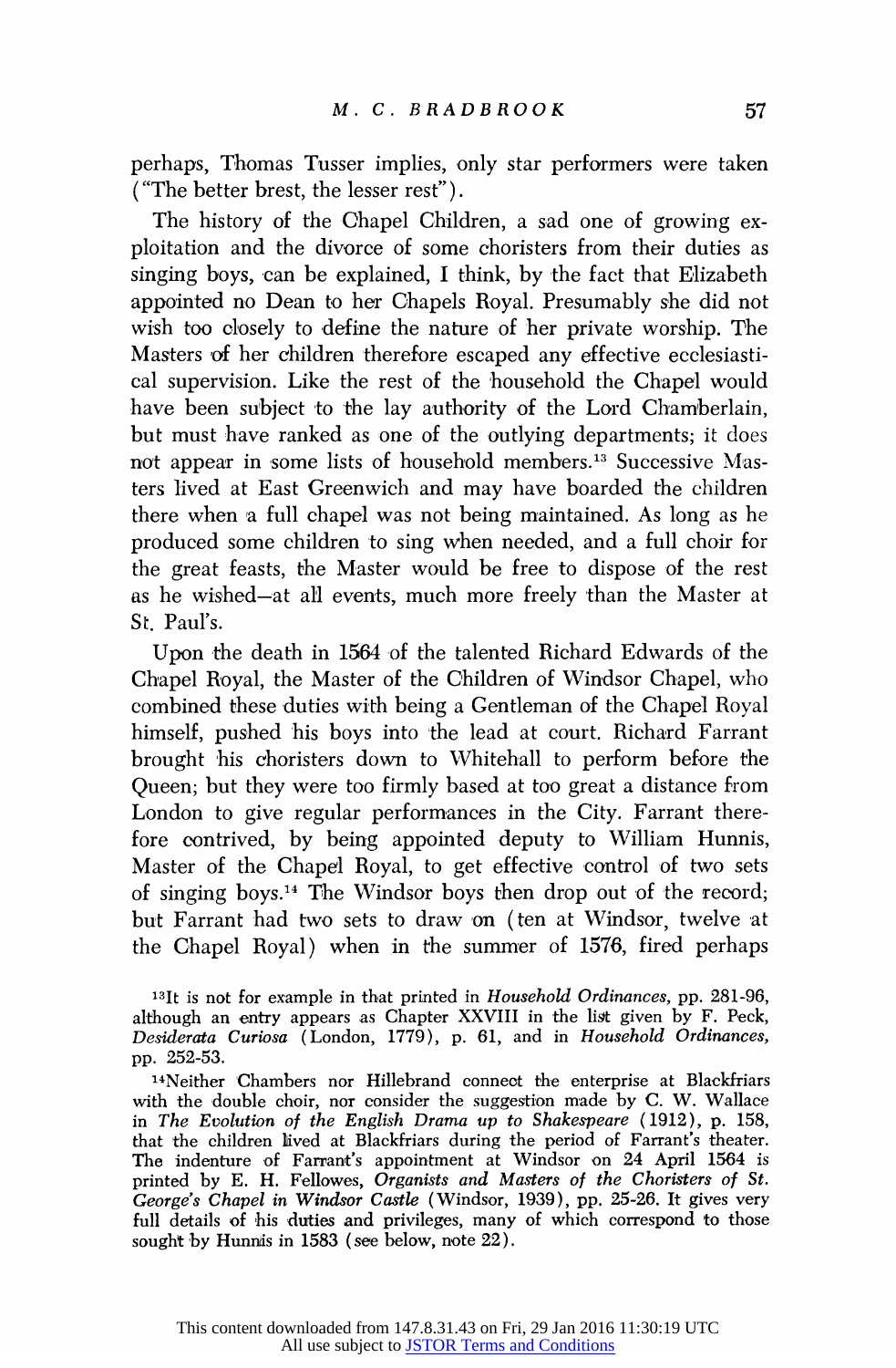**by the success of Westcote at St. Paul's, he launched his venture by acquiring the lease of the great frater at Blackfriars, adjoining St. Paul's on the south side.** 

**Blackfriars had been the seat of the Revels Office between 1547 and 1559, and was later to become the Revels Office again; in time of Elizabeth's predecessors, the hall must have been used for rehearsing plays. Under color of this tradition, Farrant leased it from Sir William More, and kept, as More complained, "a continual howse for plays" there.15** 

The quarter had royal and official associations; the children wore **the royal livery. It would have been extremely difficult to organize opposition, even when the performances obviously became something more than rehearsals for court.** 

Even if they performed only once a week from Michaelmas to **Easter, it seems likely that the children were lodged at Blackfriars; this was certainly the case at the Second Blackfriars, whence, at Christmas 1E00, Thomas Clifton recovered his kidnapped son.16 The most ingenious planning and the toughest of children would hardly have allowed Farrant to bring them up and down the river (a trip of several hours, if wind and tide were contrary) considering that they would have to rehearse with the Gentlemen; whereas a division of the children into a Chapel party and a Blackfriars party would have solved the problem, allowing them necessary rehearsals with their properties at the theater.** 

**Difficulties and expense of transportation may be imagined from the account of how at Shrovetide 1574, nine of "Mulcaster's Boys"**  from Merchant Taylors' school went to play at Hampton Court. **Lodged first at the Revels Office in Clerkenwell for their rehearsals, they were then taken from Paul's wharf in two tilt wherries, attended by their tutor and their dressers, with their properties following in a barge. For one night they lay at court and for another at "Mother Sparo's" in Kingston, with the wherries waiting night**  and day to transport them when it should please the Queen to call **for their show. When on Ash Wednesday they returned to London, many of them were "sick and cold and hungry," and they were put ashore at Blackfriars to be warmed and fed, perhaps in the** 

<sup>15</sup>Chambers, The Elizabethan Stage, II, 496.

**6'Chambers, The Elizabethan Stage, II, 43-45: Hillebrand, The Child Actors, pp. 160-64. "Two bodies of Chapel children were maintained, one at the court for the service of God, and one at Blackfriars for the service of Evans and Giles" (p. 164); cf. William A. Armsrong, The Elizabethan Private Theaters: Facts and Problems (London 1958), pp. 2-3.** 

**58**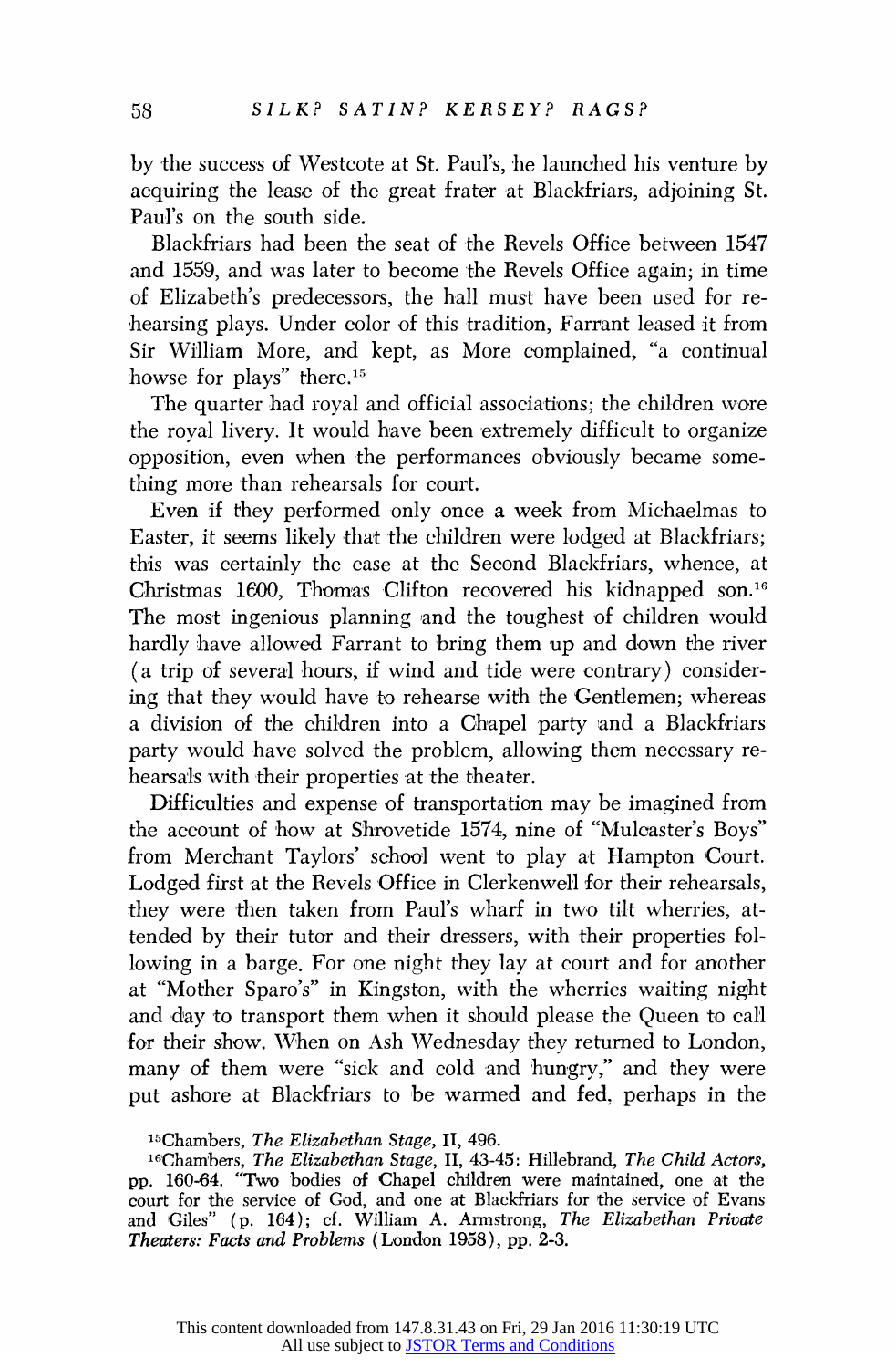**rooms that the Chapel children were to occupy two years later. Each child received a shilling by way of recompence; Newdigate, who drilled them, received forty shillings, and the Revels Office paid for transport and lodging.17** 

**If Farrant did not consider his boys' comfort, he had to think of their voices. Both at this time and also at the period of the Second Blackfriars, one man was in effective control both of the Children of the Chapel Royal and the Children of Windsor; choristers appeared in plays only when this was the case, or when they amalgamated with Paul's. Farrant and Nathaniel Giles after him, I believe, used his twenty-two boys as a team from which he selected players, leaving the singing duties to be carried on by other boys. By power of impressment other children could have been taken up from any establishment in the country but they would have to be supported at the Master's expense.18** 

**The Chapel, though the Gentlemen guarded their traditional privileges closely, must have been a very loose kind of corporate association. Much absenting of the Gentlemen appears from efforts to control it by the system of fines.19 A full choir probably mustered only at great feasts. The rigidity of modern contractual obligation**  was not part of the ancient notion of gentlemanly service.<sup>20</sup> The **double offices at the Chapel Royal and Windsor held by Farrant and Giles must have meant that they could not personally discharge their duties at both.** 

**After Farrant's death on 30 November 1580, the overseer of his will, Henry Evans, a scrivener, took over the theater with the assent of Hunnis, who reassumed control of the Chapel children. The** 

**'7Chambers, The Elizabethan Stage, I, 87; A. Feuillerat, Documents relating to the Revels in the Time of Queen Elizabeth, in Bang's Materialien, XXI**  (Louvain, 1908), 218-20. Harbage makes a slip (Shakespeare and the Rival Traditions, p. 32) in stating that these were the Chapel children.

**l8This was obviously the case at the Second Blackfriars. During the fifteeneighties, Paul's also gained the right of impressment. In the Statutes of Eltham, 1526 (Household Ordinances, p. 147), Heralds and minstrels were forbidden to bring boys, rascals, or servants to court.** 

<sup>19</sup>E. F. Rimbault, The Old Cheque-Book of the Chapel Royal, Camden **Society Publications, (London, 1872) pp. 66-67; order of April 13, 1593. Cf. also pp. 71-73, 79.** 

**20See e.g. I.M., A Health to the Gentlemanly Profession of Serving-Men (1598) D2v. Notice that a petition for increase of pay was sought by the Gentlemen of the Chapel by a delegation consisting of the Subdean and "sixe of the auntientes of our companie (most commonly waiting)" (Rimbault, p. 59). This was on 20 January 1595-6. It seems clear that the children attended at the discretion of their Master, except at great feasts, and that they did not sing at all services (cf. Rimbault, p. 71).**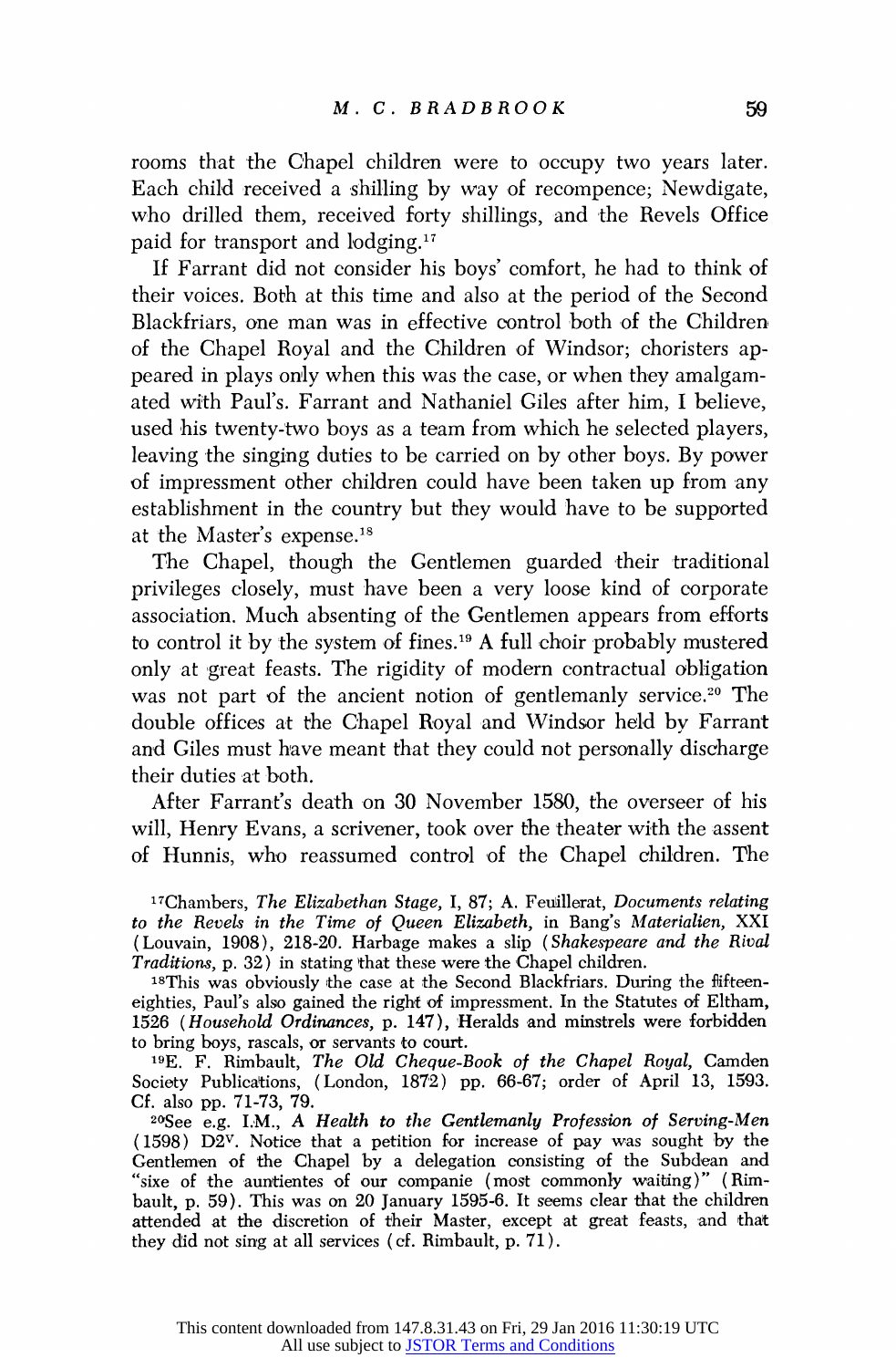**fiction that the boys were merely rehearsing was cooly maintained; in a letter of 19 September 1581, the Earl of Leicester wrote to Sir William More that Hunnis meant only "to practise the Queen's children of the Chapell, being nowe in his chardge, in like sort as his predecessor did, for the better trayning them to do her Majestye**  service."<sup>21</sup>

**The death of Westcote led to an attempt to amalgamate with the boys of Paul's; soon the children of the Earl of Oxford's Chapel joined the group, as the men's companies would combine when in difficulties. Then, in November 1583, Hunnis petitioned the Board of Green Cloth that the Children's allowance of 6d a day apiece for their diet might be exchanged for the ancient right to eat with the royal household "during the tyme of theyr attendance." This suggests that whereas before it was worth his while to accept an allowance even if inadequate, since it gave at least a subsidy, if most or all of the Children were to leave Blackfriars, it would be to his advantage if they came into residence; perhaps by bringing them to Whitehall he hoped to get lodgings as well as commons, for he complains of being obliged to pay for the children's lodging "at such tyme as they attend upon the Courte"-which was evidently not continuously by any means. In this lengthy complaint no mention whatever is made of the sum they had been earning for their Master.22** 

**In the spring of 1584 More regained possession of the lease and shut down the theater. During the nineties the Chapel boys made a few sporadic appearances in the country during the summer. When the court was in progress, they could go on a little progress of their own and earn some money with old plays.23** 

**2iHillebrand, The Child Actors, p. 91 (quoting from Loseley MSS Letters). 22Chambers, The Elizabethan Stage, II, 37-38. He does not see the full point of the request, which he takes to be merely a tribute to the boys' appetites. Printed in full in Hillebrand, The Child Actors, pp. 102-04. Both Chambers and Hillebrand seem to think that Hunnis did not succeed; but I do not see why the "traditional" mess of meat allowed for the Children of the Chapel by the Household Ordinances of James I, of 17 July 1604 (Household Ordinances, p. 301), should refer as Chambers suggests (Elizabethan Stage, II, 50), only to feasts. It is true that the Master still drew an allowance, but he had always had a payment for their breakfasts, and he had to pay for their ordinary clothing and for attendance. I would think this "messing" applied to the custom of the Hall generally, as Hunnis had asked in 1583, and as the Statutes of Eltham had allowed (Household Ordinances, pp. 168-69).** 

**23Hillebrand, The Child Actors, p. 104. I share the scepticism of Chambers about the single possible appearance in the country of Paul's Boys (The Elizabethan Stage, II, 19).**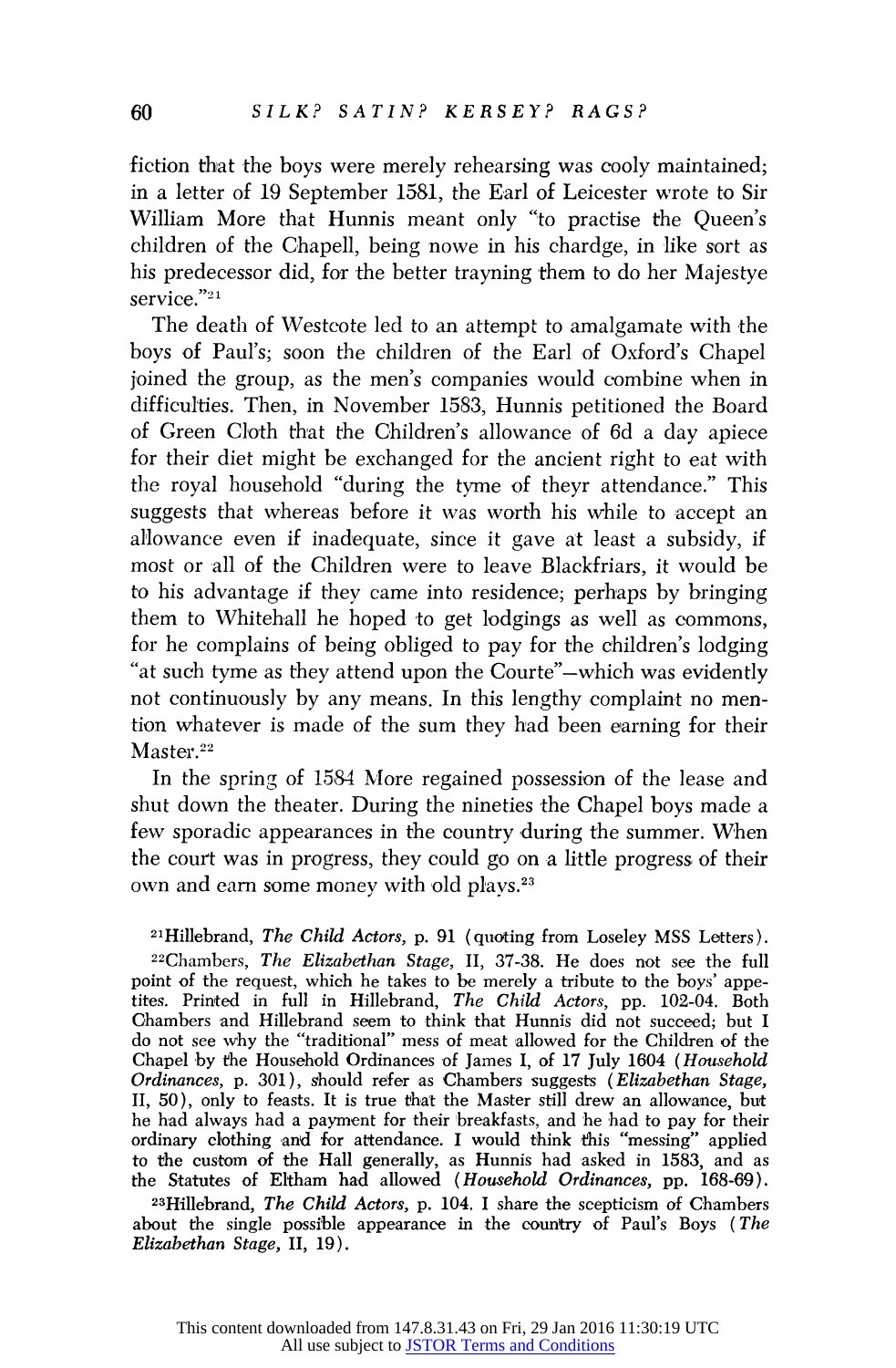**Westcote and Farrant had combined authority over the Children with creative talent, court patronage, and business acumen. Future Masters, who combined with promoters, were led into quarrels through divided aims. The helplessness of the children demanded that their fortunes be linked to the parent institution; in this, Paul's Boys were better protected than the Chapel Children. Any gentlemanly institution like the chapel derived its corporate sense from a common life in the court.** 

**The reopening of the Paul's Boys in 1600 tempted Evans to restart the Chapel Boys at Blackfriars. It was now in the possession of Burbage who in 1596 had bought the fencing hall in hopes to make a theater of it when the men were turned out of the city inns; but the inhabitants of Blackfriars protested that "there hath not at any time heretofore been used any common Playhouse within the same Precinct."24 Evans found a sleeping partner in Nathaniel Giles, Master of the Children of the Chapel Royal and of Windsor, who lent to the venture his power of impressment. The kidnapping of a gentleman's son proved the undoing of Evans. On 13 December 1600 Thomas Clifton, a schoolboy of thirteen was seized and borne off to exercise "the base trade of a mercenary interlude player." When his father found Thomas at Blackfriars, Evans refused to release the lad, but put a playscroll into his hand and threatened him with a good whipping unless he learned his part. A warrant secured his release from this mockery of impressment to which others including Nat Field, the future playwright, had also been subjected. No attempt was made to teach the boys singing, and they could never have served the choir, being "noe way able or fitt for singing, nor by anie the said confederates endevoured to be taught to sing."25** 

**In fact, a company of sharers had been set up on the model of the men's theaters, for an ambitious and expensive enterprise had been planned. Some of the plays required a cast of more than a dozen children; the productions were grand enough for an innocent visitor to think they were sponsored by the Queen.26** 

**These so called "Children of the Chapel" proved little birds of** 

**24Hillebrand, The Child Actors, p. 157, quoting S.P.D. James 1, 260, 116.** 

**2sSee note 16 above. Yet a concert preceded the play at Blackfriars in 1602. Among the differences between the first and second Paul's and Chapel theaters this must have been very striking; the Paul's boys still provided**  music, as the well known passage in the Induction to John Marston, The **Malcontent (1604) makes plain.** 

**26Chambers, The Elizabethan Stage, II, 46-47.**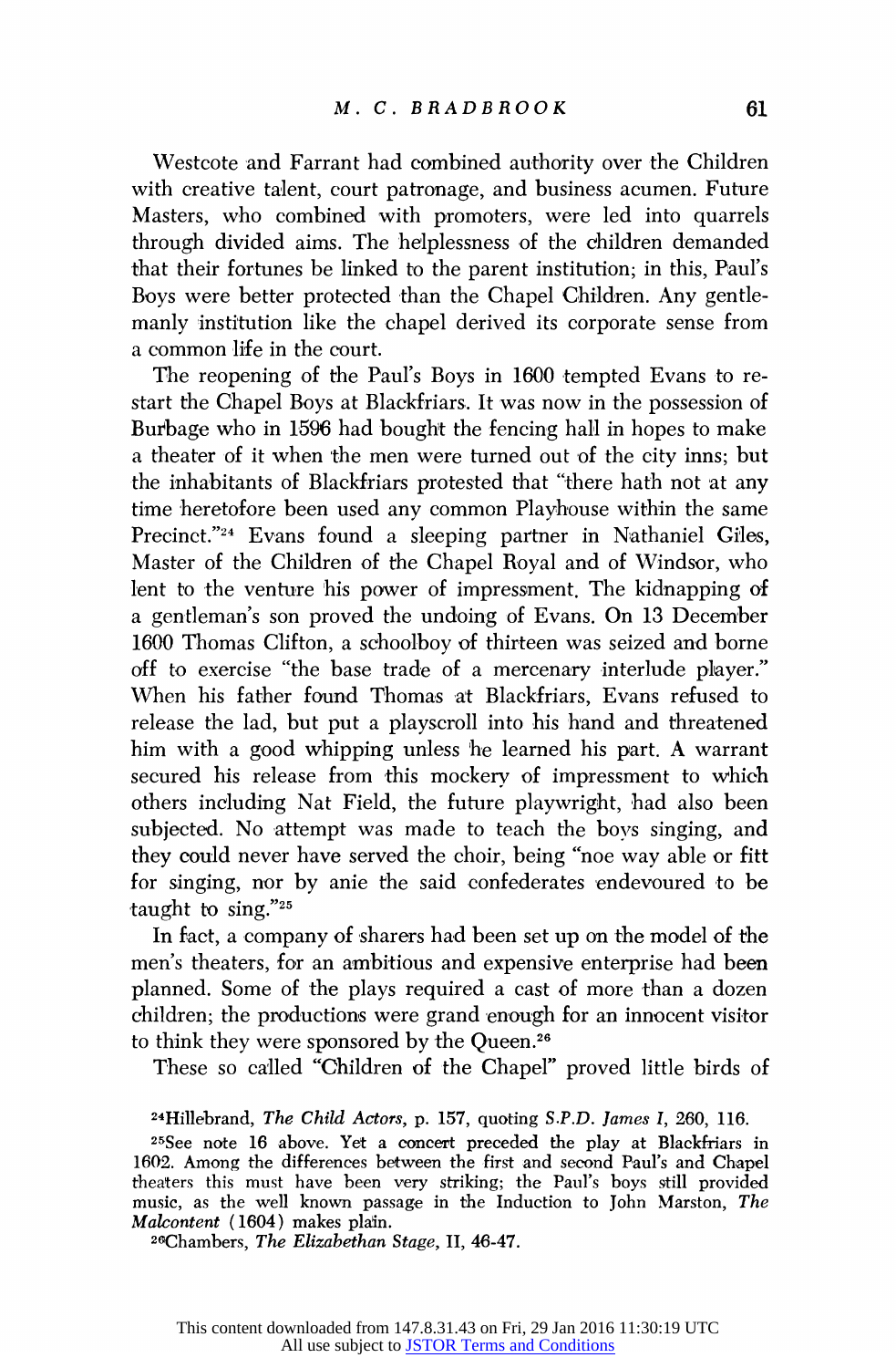**prey ywho did not hesitate to attack the players, their landlords, and Burbage's company in particular; they satirized all and sundryeven, when King James arrived, their sovereign, for which in a fury he threatened that they should be made to beg their bread.27** 

**The accession of James, however, had meant the final separation of the singing boys and the players of Blackfriars. The judgment of the British Solomon recognized the facts by creating two groups out of what was still nominally one. For the Chapel Royal now acquired a Dean and the children's Master, a master.** 

**A general reformation at once began at the Chapel Royal. The Children, under Household Ordinances of 4 July 1604, were allowed one mess of meat in court a day. But five months earlier on 4 February 1604, a license had been issued to four "confederates" to bring up a convenient number of children within Blackfriars in the name of Children of the Queen's Revels. They were to practice and exercise plays and shows-music is not mentioned.28 These children now became simply a certain type of common player, with no rights, no wages, and no powers to secede. At the best they might hope to be treated as apprentices; and in 1606 a certain Alice Cook bound her son prentice at the Blackfriars. The notion of royal service had been completely replaced by the notion of a trade.** 

**Meanwhile on 13 September 1604, his commission for the children of the Chapel was issued to Nathaniel Giles, in which he is made responsible for any actions of his deputy in impressing children, and the Dean is associated with him in providing that the Children's future maintenance should be arranged at one of the universities. It had already been provided that the Dean was to choose the songs for the Chapel but not without consulting the Master on such occasions as the Children would sing.29 Just before Christmas the whole chapel had an "augmentation" of their wages, and the children's allowance went up from 6d to lOd a day-but at the same time much stricter rules for attendance were imposed on the Gentlemen. The Chapel had been given both rewards and**  discipline.<sup>30</sup>

**27Chambers, The Elizabethan Stage, II, 53-54, quoting S.P.D. James I, 31, 73.** 

**2sChambers, The Elizabethan Stage, II, 49.** 

**29Rimbault, The Old Cheque-Book of the Chapel Royal, p. 71.** 

**2oRimbault, The Old Cheque-Book of the Chapel Royal, pp. 71-74. The "Ancient tymes of lyberty and playing weekes" are set out very generouslyevidently the Chapel's version; five items are then struck out-evidently the Dean's version.**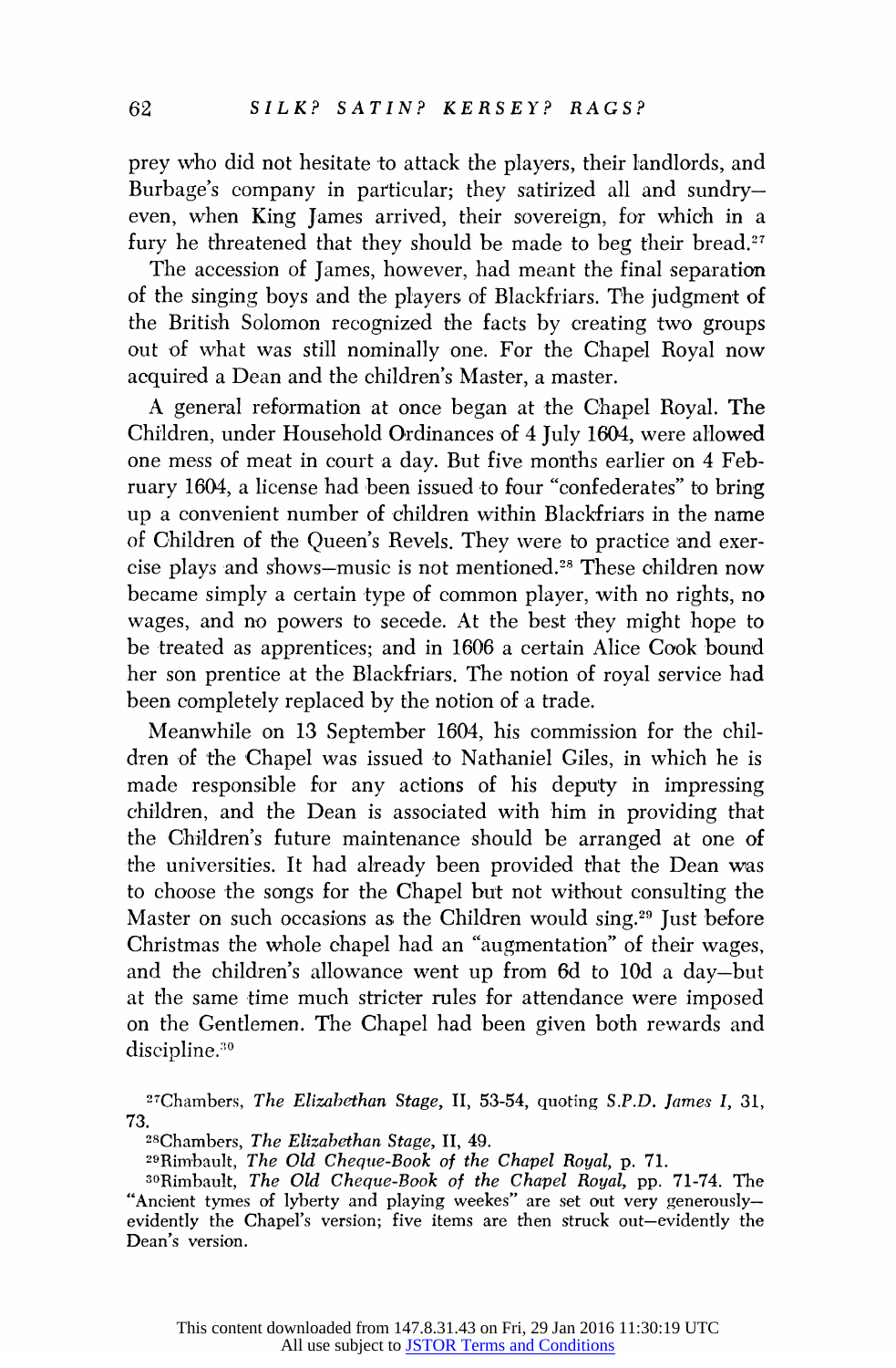**It is therefore a matter of surprise that on 7 November 1606, it was found necessary to re-issue his commission to Nathaniel Giles, stating that the children's future was to be arranged by the Lord Chamberlain, Vice Chamberlain, and the Dean, without Giles's co-operation. A significant addition followed:** 

**Provided alwayes and wee doe straightlie charge and commaunde that none of the saide Choristers or Children of the Chappell so to be taken by force of this Commission shalbe used or imployed as Comedians or Stage players or to exercise or acte anye Stage plays Interludes Comedies or Itragedies for that it is not fitt or decent that suche as shoulde sing the praises of god Allmightie shoulde be trayned upp or imployed in suche lascivious and prophane exercises.31** 

**Such a specific prohibition would hardly have been issued if occasion had not called for it; if Nathaniel Giles wished to keep his two places, he had to bring up his charges to sing.** 

**This second commission more or less coincides with the shutting down of Paul's, whose last recorded performance was in July 1606; it may well be that the Dean and Chapter of St. Paul's took advantage of the royal prohibition to enforce a similar decree, if indeed they were not told to do so.** 

**For some time, the Children of the Revels continued at Blackfriars, with continual reshufflings among their masters. Then the boys growing up, became "masters themselves" and took over the management. Finally, about August 1608, Richard Burbage regained the lease, and Shakespeare's company, along with the theater, took in the best of the actors, while the remnant moved off to a third theater at Whitefriars, replacing another shortlived chil**dren's company; eventually they sank to the level of provincial **strollers.** 

**Hamlet had recorded the men's indignation at the style of the children's plays; but Shakespeare treated the matter lightly enough, tossing the victory to the boys, who "carry it away .... Hercules and his load too." He did not however accord them the publicity of print; the passage does not appear in the Quartos. Had the men seriously feared the children's theater, Burbage would never have** 

**3'Both commissions to Giles are printed in Malone Society Collections, ed. W. W. Greg, 1.4 (Oxford, 1911), 359-63. Hillebrand remarks (The Child Actors, p. 196) that this is the solitary instance he recalls of the revocation of a former writ issued to the same person. On 8 April 1605 Giles appointed a deputy to discharge his office at Windsor (Fellowes, p. 39).**